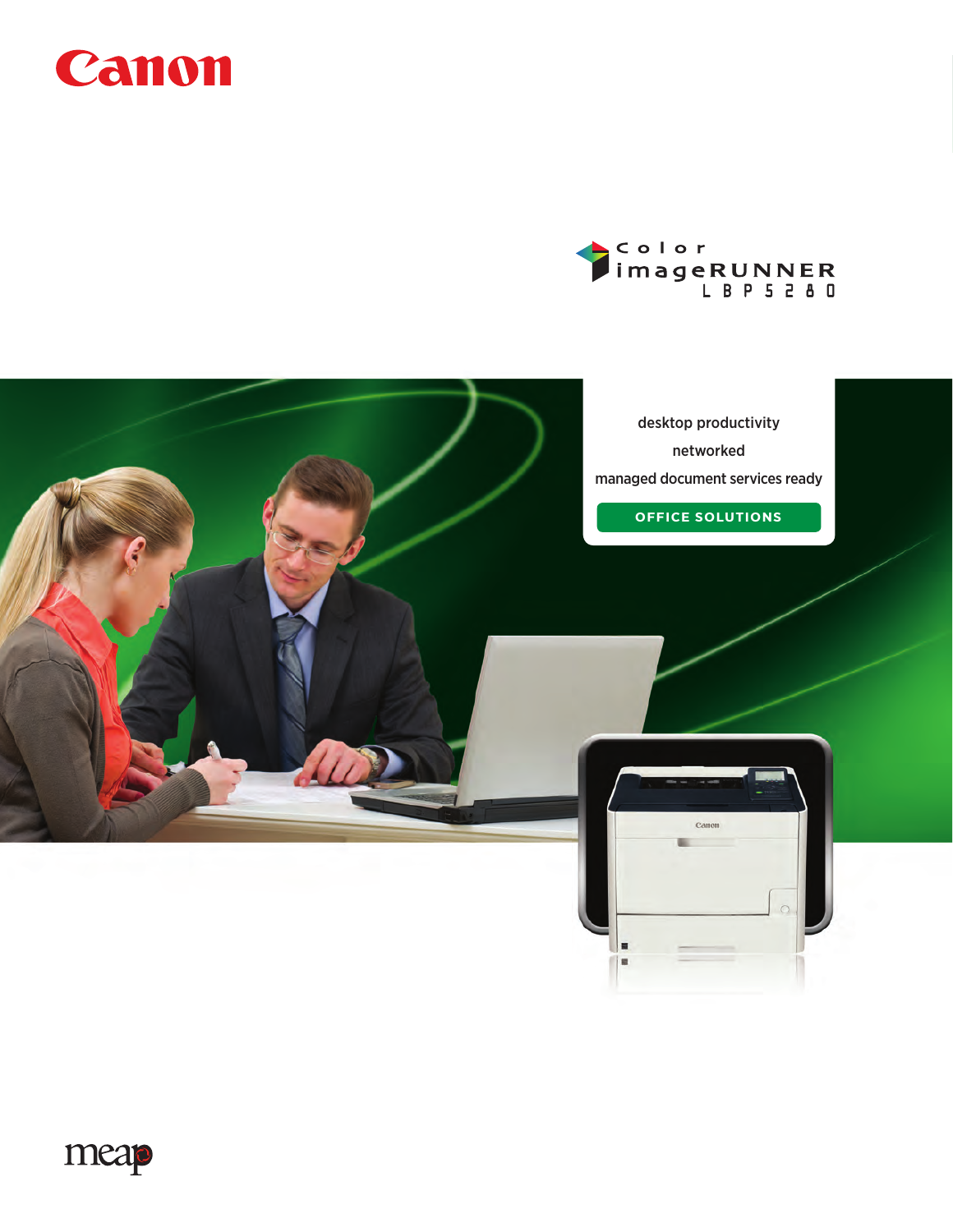

## Color imageRUNNER L B P 5 2 8 0

- Compact Duplex Printing
- Up to 8.5" x 14"
- Up to 600 x 600 dpi
- **Color**

## Robust performance

- > Up to 21-ppm printing (Color/BW, Letter)
- > Standard UFR II, PCL 5c/6, and
- Adobe PostScript 3
- > Standard 768MB RAM
- > Fast warm-up time, 29 seconds or less
- > Fast first-print time, 16 seconds or less

#### Exceptional usability

- > User-friendly 5-line LCD display panel
- > Front-mount USB port for memory media print
- > Toner status display
- > Dedicated Job Cancel button
- > Support for Canon imageWARE Enterprise Management Console

#### Excellent paper handling

- > Up to 550-sheet maximum paper capacity
- > 50-sheet stack bypass tray
- > Auto-duplexing
- > Output Tray Full Detection

#### Remarkable connectivity and management

- > Consistent management tools with imageRUNNER ADVANCE MFP systems
- > Standard Ethernet and USB 2.0 Hi-Speed ports
- > Remote diagnostics and updates for maximum uptime
- > Device Link with imageRUNNER ADVANCE MFPs
- > Embedded MEAP brings MFP workflows to the desktop printer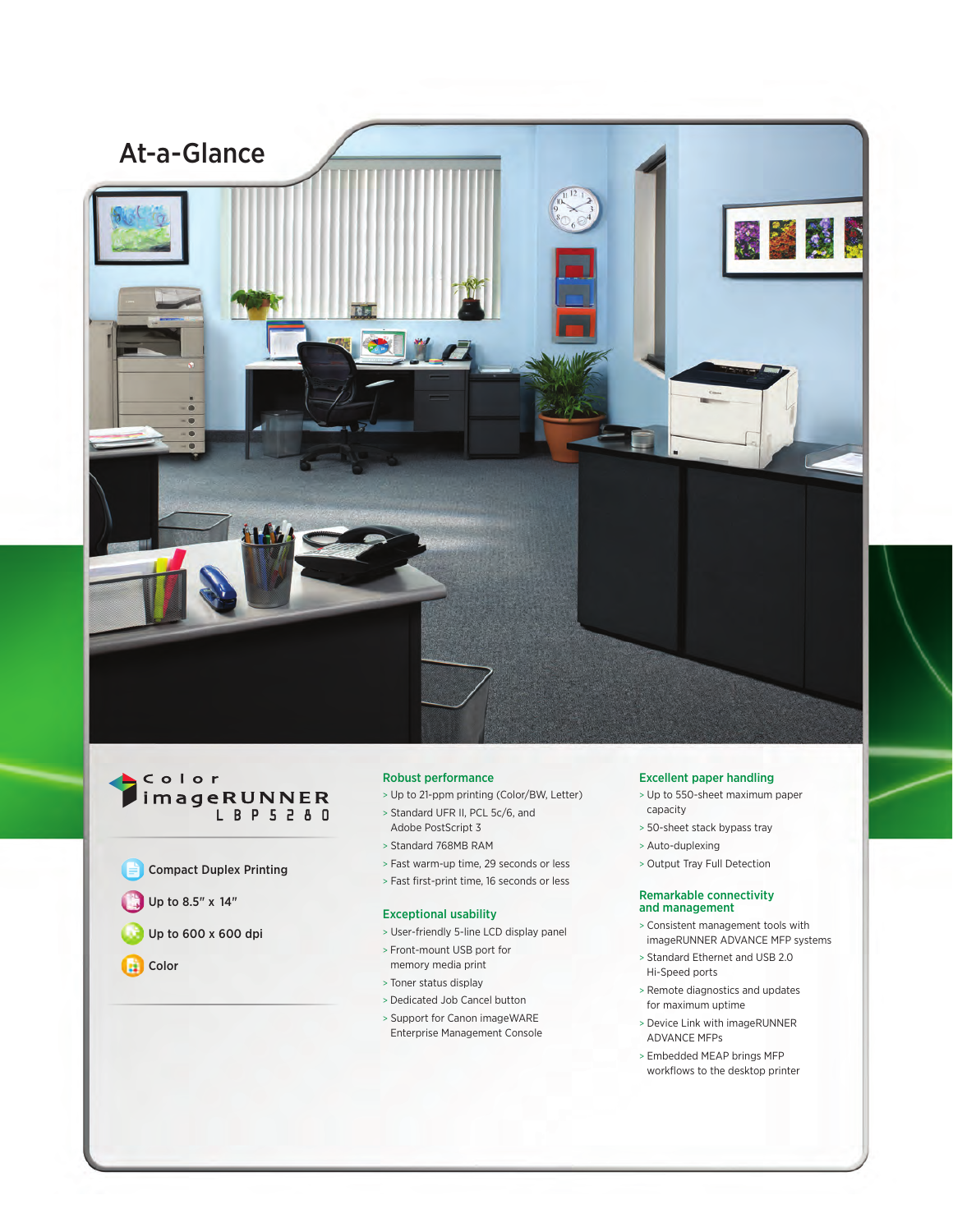# Vibrant color and crisp black-and-white output. Fast operation, compact size, and user friendly for all.

# Ready for Managed Document Services and Fleet Support

If you're looking for a device that extends the benefits of managed document services down to the desktop, then look no further. Managing imageRUNNER LBP printers and MFP devices is easy with imageWARE Enterprise Management Console software. Administrators can remotely monitor the status of an entire fleet of MFPs and printers across the network to help maintain uptime for users. The Color imageRUNNER LBP5280 model has been designed to fully integrate with imageWARE Remote, allowing your Canon Authorized Dealer to proactively and securely monitor usage, relay status, and even remotely update firmware, saving your business valuable time and resources.

# Uncomplicated operation

Users will appreciate the clarity of the 5-line LCD display and intuitive control panel of the Color imageRUNNER LBP5280 model. The distinctive panel features on-screen navigation to facilitate device setup as well as animations to help guide operations. Replacing the all-in-one toner and drum cartridge is also simple—just tug the handle to open the front access panel. Reloading paper is easier, too, with an auto-sensing tray.\* Easily print PDF, JPEG, TIFF, or XPS files without a computer via the standard front-mount USB port. And enjoy secure follow-me print release from Canon's powerful uniFLOW solution via an embedded MEAP integration—no release station required. A unique integration with imageRUNNER ADVANCE MFP devices lets you route in-bound faxes to your Color imageRUNNER LBP5280 printer, saving time and reducing fax lines.



# Compact desktop performance

The Color imageRUNNER LBP5280 printer is the ideal choice for small corporate workgroups and small offices needing a color desktop print solution. Leveraging Canon's patented RAPID Fusing System and revolutionary short vertical paper path, this model produces vibrant color and monochrome documents at up to 21 ppm (LTR), while also automatically duplexing to save paper. Its compact size saves space, and its low energy consumption—just 1W in Deep Sleep Mode saves electrical costs. The optional paper cassette allows for up to 550 total sheets for longer runs of multiple paper types. Canon's innovative paper-level sensor proactively prevents problems by detecting when the output tray is full, and then automatically resumes printing when the tray is emptied.

# Flexible printing options

Support for UFR II, PCL5c/6, and Adobe PostScript 3 is standard on the color imageRUNNER LBP5280 model, giving you the flexibility to choose how to produce your documents. UFR II is optimized to produce high-speed output by automatically sharing processing tasks between the desktop computer and the printer. Adobe PostScript 3 support delivers true rasterization of PS3 print data, particularly useful for design, publishing, education, and healthcare businesses. Canon's print driver architecture and intuitive layout are highly consistent for all driver types throughout the entire imageRUNNER and imageRUNNER ADVANCE line, simplifying use and ensuring a familiar user experience across different Canon systems. The Color imageRUNNER LBP5280 model is ready for business with support for multiple platforms including Citrix and SAP. The available Barcode Print Kit supports a wide variety of bar codes, while the optional SD Card adds support for Encrypted Secured Print and onboard document storage.



\* Available on the optional Paper Feeder PF-45 cassette.